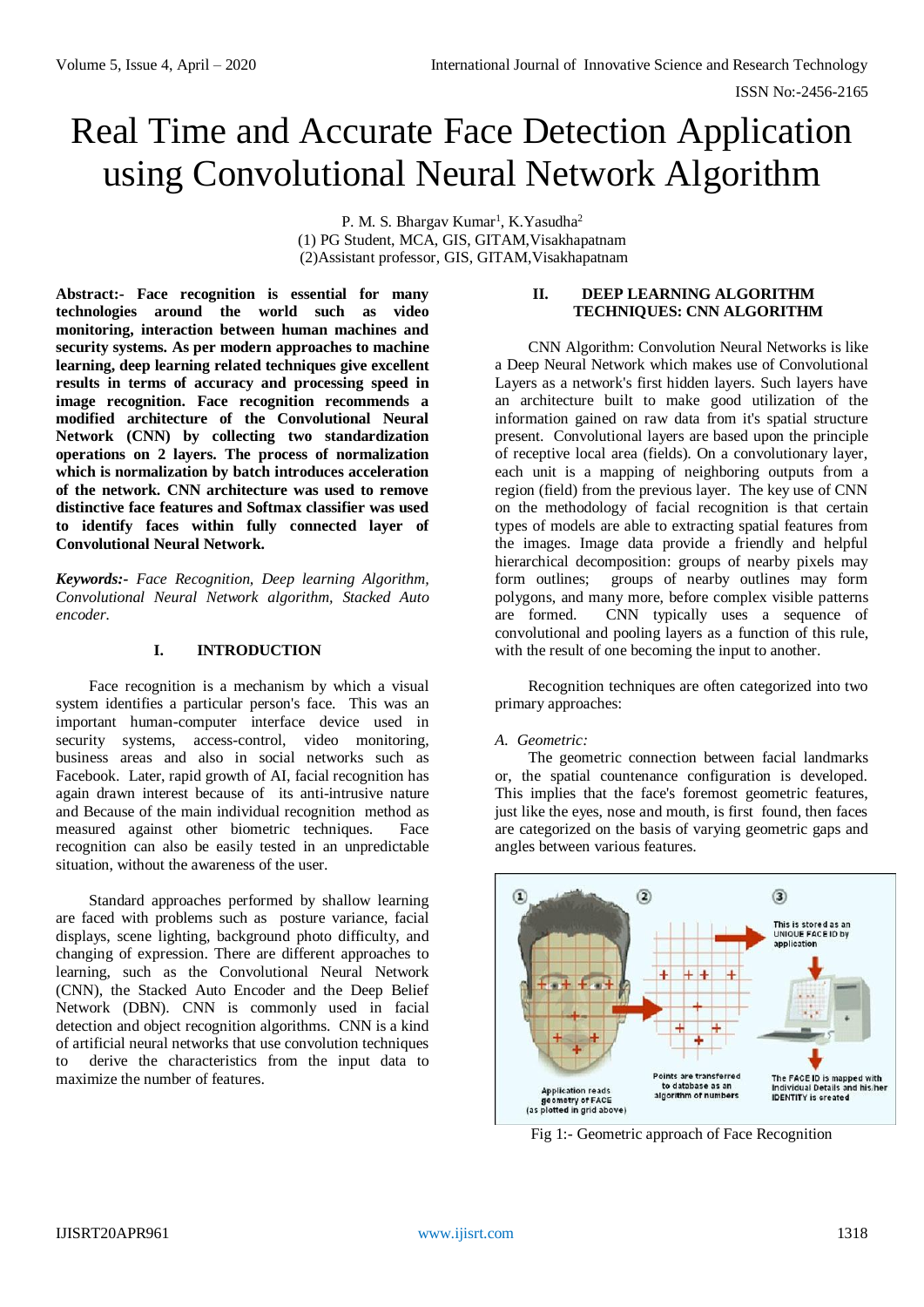ISSN No:-2456-2165

#### *B. Photometric:*

It is used to reconstruct an object's form from a variety of photographs captured under different lighting conditions . A gradient map determines the outline of the restored object which is created with an array of surface area



Fig 2:- Photometric approach of Face Recognition

## **III. ABOUT DATASET AND ATTRIBUTES**

#### *A. Face Dataset:*

Database of Faces contains 900 pictures of 6 different individuals, with 150 images of each individual, using various poses in different lighting variations. All the pictures were 250 x 250 pixel grayscale resolution .



Fig 3

Images with different individual's faces such as closed and open eyes and smile or without smiling are shown in the database with certain information such as having beard or without beard, both with and without spectacles. All the images were taken over dark background with the subjects in an upward, frontal posture. Individual's forehead and hair can be observed in the relevant images. The facial condition against the direction of the camera is different from left to right and also from top to bottom. These images are 250 x 250 pixels in black and white.

#### **IV. TRAINING PHASE**

The CNN may also be a feed forward network consisting of layers which convert an input image from the primary pixel values to the last world-class scores by transmitting it layer after layer. The suggested CNN has Two convolution layers besides the data layer and source information, completely connected layers, ReLU layers, and a few overlapping pooling layers. Every layer has a variety of feature maps. Each map of the appearance holds one selected appearance extracted via a softmax filter and involves multiple neurons. After Preprocessing, the data layer contains the file. The convolutional network is divided into eight blocks:

- Faces from database was used as raw data. To increase the computing speed, every face was reduced in size to 224 x 224 pixel.
- $\triangleright$  The 2<sup>nd</sup> block is a sheet of 2D CNN with 16 function maps of 3×3 kernel dimensions. Rectifier linear unit (ReLU) was utilized as the activation function. This effect strengthened the sparse functionality of the entire network and prevented the dependency among all the neurons in passing parameters.
- $\triangleright$  For the MaxPooling layers, kernel of dimension 2×2 has been used and performance with probability of 0.25 has been removed. The down filtering layer used the max-pooling strategy that should have stored the usable details and cut back on the volume of data that required to be 1319 nalysed at the end. With all the same parameters as the above.
- $\triangleright$  The 2<sup>nd</sup> 2D CNN is used, but the number of function maps was increased to 32..
- $\triangleright$  we use MaxPooling layer and Dropout with the same value as in block C.
- The regular dense layer was used as next layer, providing separate neurons and using Relu as activation feature.
- $\triangleright$  The final dropout layer output was moved to the loss layer Softmax.
- $\triangleright$  The final resut was a categorized distribution of the 40 separate groups and the Softmax activation function . The Softmax regression is used as output layer for verification of the training development. We use the final Fully connected layer as the output for extraction of the features. We illustrate the activation values of the 2nd convolutional layer of the proposed CNN the pooling operation.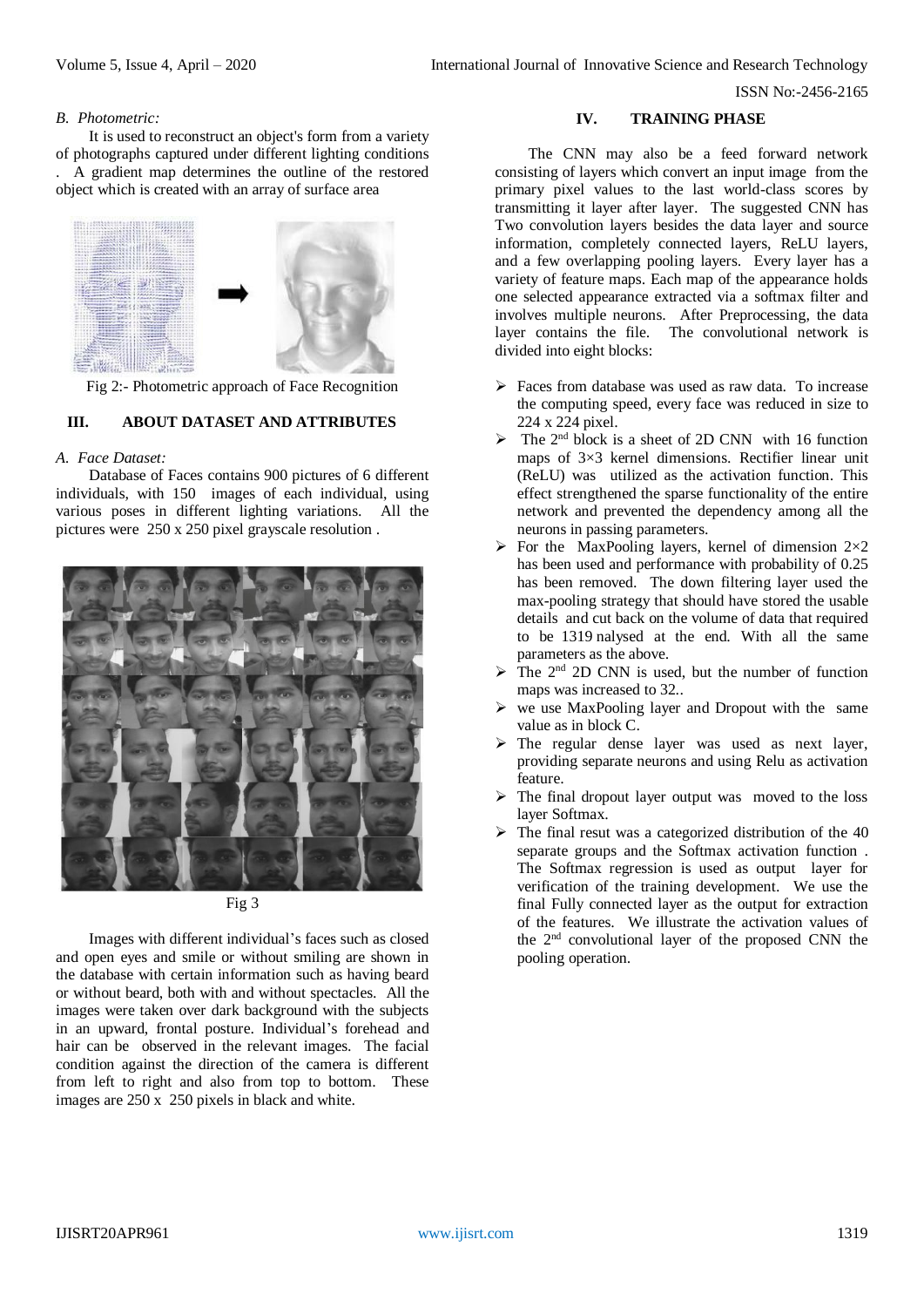

#### **V. RESULTS AND ANALYSIS**

Here, we classified the developed facial recognition library, concentrating on the procedures used to capture new faces, making the recognizer match the model to the data given, and then using the recognizer to predict its possibility of the identified faces when applied to new faces. The library's key class is the Recognizer module, decremented as below:

> $R = R$  ( height, width, imagedirectory, dataset-directory, model-directory, mn-images)

Here R is Recognizer

Where the dimensions of the images to be fed into the network are parameter width and height, the channels are the depth of the pixels: One for grayscale, Three for RGB, respectively., dataset-directory is the path that will save the pre-processed data sets, model-directory is the path that will save the checkpoints of a network, image- directory is the path that will save the training photos, mn-images is the minimum number of photos of an individual to use, and these photos are also used for testing, i.e. for measuring the prediction.



Fig 5:- Chosen image is given as input for face detection.



Fig 6:- Output image of a person along with his name.

#### **VI. CONCLUSION**

In this paper, I proposed a facial recognition library in Python, with the intention of broadly reducing the deployment complexity of facial recognition functionality in apps. I presented the outline of the most library functions, also as an outline of the overall architectural model of the interior CNN. Facial recognition does not remain a fully solved problem, with accuracies at the human level. In this perspective, the main contribution of this project is:

- > To propose CNN architecture for facial recognition.
- Using the model proposed, created a general purpose facial recognition library for python.
- $\triangleright$  Analyzed library architecture on a wide scale scenario using a facial picture database the suggested library achieved greater accuracy on a wide scale. Often, by using a 90 percent confidence criterion.

At last, the performance analysis of the new CNN was provided. The cumulative score was measured using the various training photos and test pictures. The better results so far are obtained by the convolution neural networks (CNN). By using complicated models, accuracy ratings of 98 percent can be obtained. Notwithstanding this amazing performance, CNN's can't fully work without negative impacts. large training databases tend to high computing load and storage consumption, which then demands high processing power for practical use. In this application, the highest checked facial database contains 900 grayscale images with a resolution of  $255 \times 255$  pixel. This dataset contained 6 different test images (persons).Developing better and faster equipment, dealing with the overwhelming amount of parameters is no longer an issue. It can be shown that any algorithm has specific advantages and disadvantages. Which algorithm is to be used is relies on the targeted application. We should use more specific types of classification for potential research it will be hard for the machine to identify and compare various classifiers.